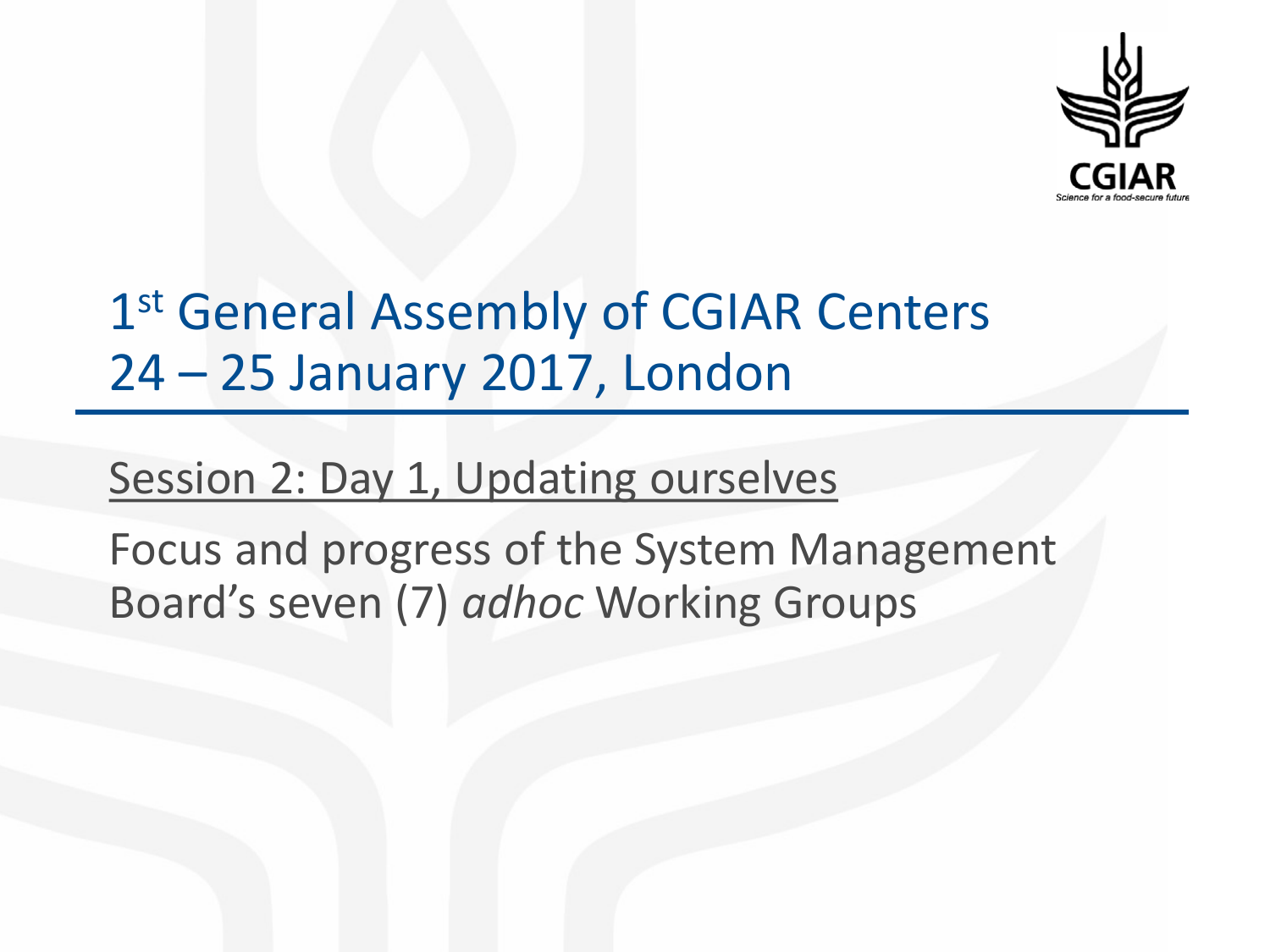System Management Board- ad hoc Working Groups: Overview



- **Pursuant to Article 9.10 of the Charter of CGIAR System Organization**, the Board has the authority to "*establish ad-hoc working groups and task teams of the System Management Board, as it deems appropriate to carry out its work."*
- **7 Working Groups:**
	- WG1 on Resource Mobilization
	- WG2 on Rules of Governance
	- WG3 on Cost Sharing
	- WG4 on System Costs
	- WG5 on Site/Country Integration
	- WG6 on Genetic Resources
	- WG7 on Former GLDC proposal
- **Key priority of the SMB at the time of formation**  to bring in additional experiences from virtually all of the Centers to help solve some of the challenges
- **Formed in recognition that there was so much that needed to be done all at the same time –** what better way than to draw on the resources of us all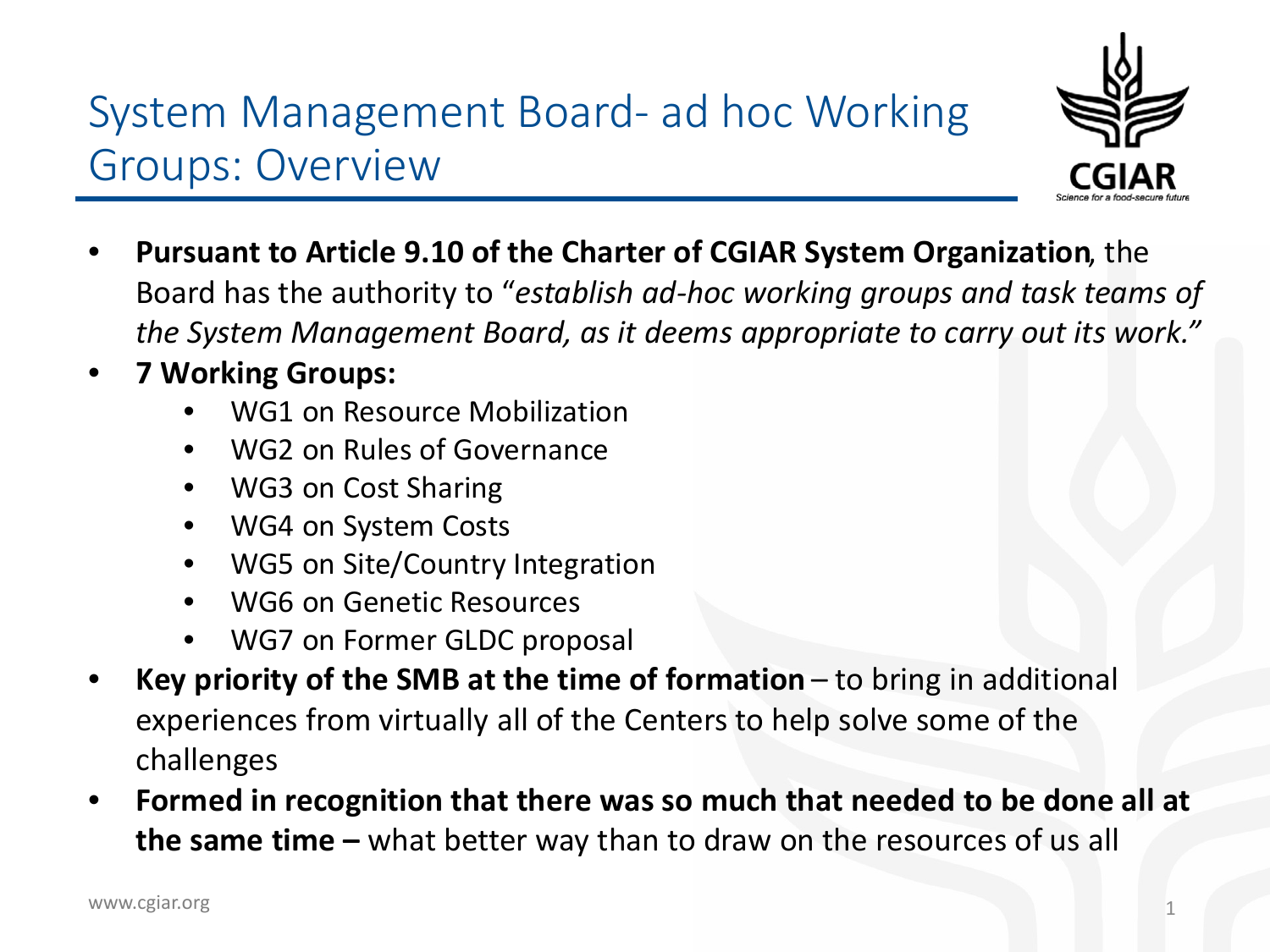### Working Group 1 on Resource Mobilization: Background



#### **Composition***:*

- *Members:* 
	- **Eugene Terry [Chair]**
	- Jimmy Smith [Vice Chair]
	- Tony Simons
	- Ann Tutwiler
	- Margret Thalwitz
	- **Shenggen Fan**
	- Martin Kropff
	- Catherine Bertini
	- Elwyn Grainger-Jones
- *Additional Resources:* Karen Brooks (CRP Representative), Alain Vidal (System Management Office)

### **Purpose:**

*To identify mechanisms for systemlevel resource mobilization and the strategic expansion of funding, including through innovative financing initiatives and mechanisms to stabilize the flow of funds, with a focus on both traditional and nontraditional funding sources, and building on the work of the former Senior Steering Group on funding.*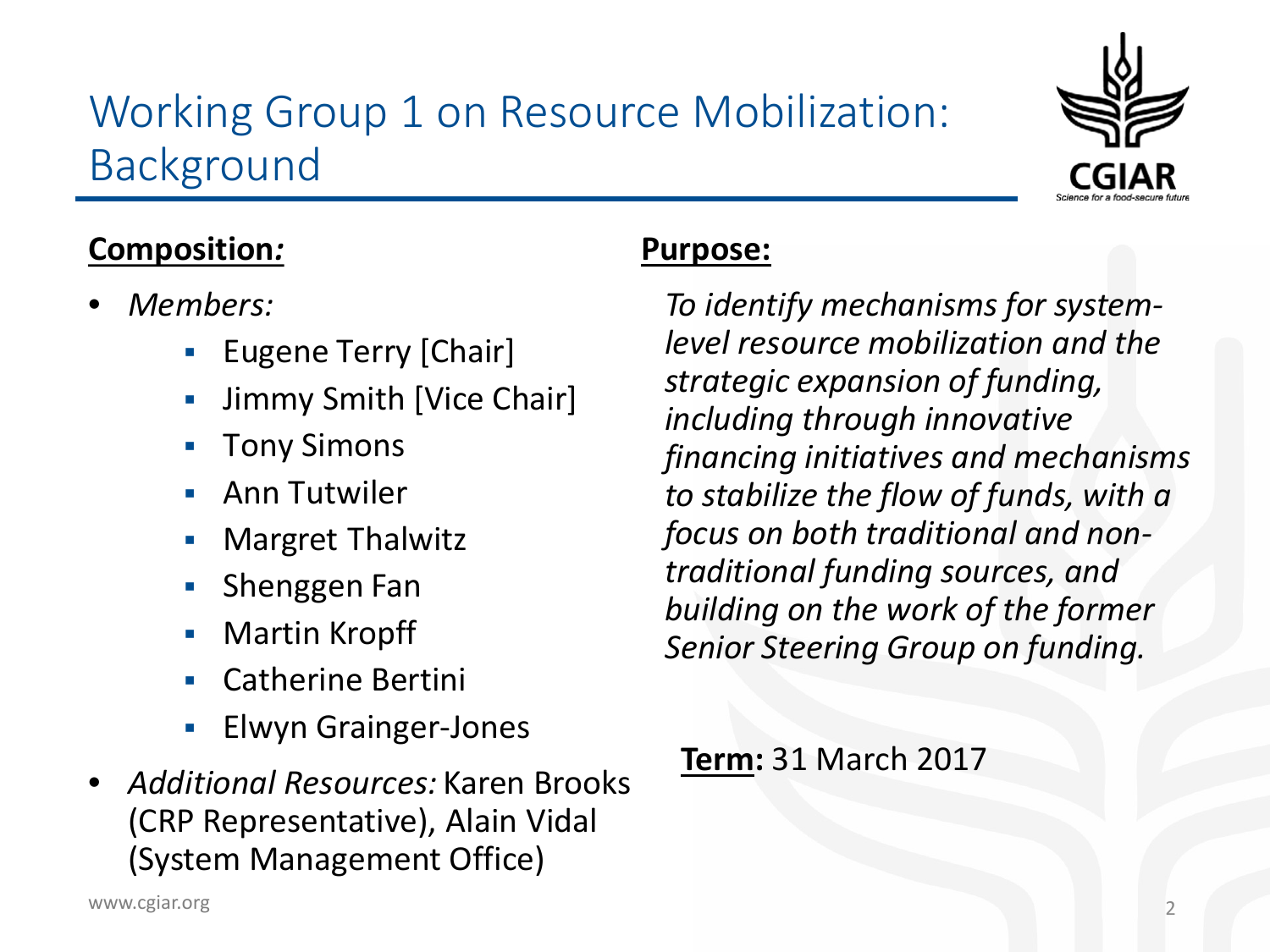# Working Group 1 on Resource Mobilization: Update



- 1. Maintain strong engagement with traditional donors to avoid a significant decline, with a range for 2022 total contributions of US\$1.2-2.0bn.
- 2. Since many funders struggle to maintain current funding, qualitative improvement of funding is key through diversification.
- 3. Enhanced communication and branding at system level are key, including a restructured forward-looking (10-15 years) CGIAR narrative, emphasizing the 'How', the 'What' and the CRP2 performance management system in place, delivering the right message about CGIAR.
- 4. Calendar of key events featuring CGIAR at high level with a role for high profile Ambassadors being designed covering 2017-18.
- 5. Innovative funding mechanisms should be developed.
	- On the scope and potentials of the Returnable Capital Fund (RCF) mechanism, in close collaboration with the Trustee, and
	- On the scope and potential for innovative financing, in close collaboration with Centers with related experience.
- 6. Next Steps:
	- Resource Mobilization CoP 2 day-seminar in Montpellier end of February 2017

www.cgiar.org Working Group virtual meeting just after to issue final recommendation for SMB5.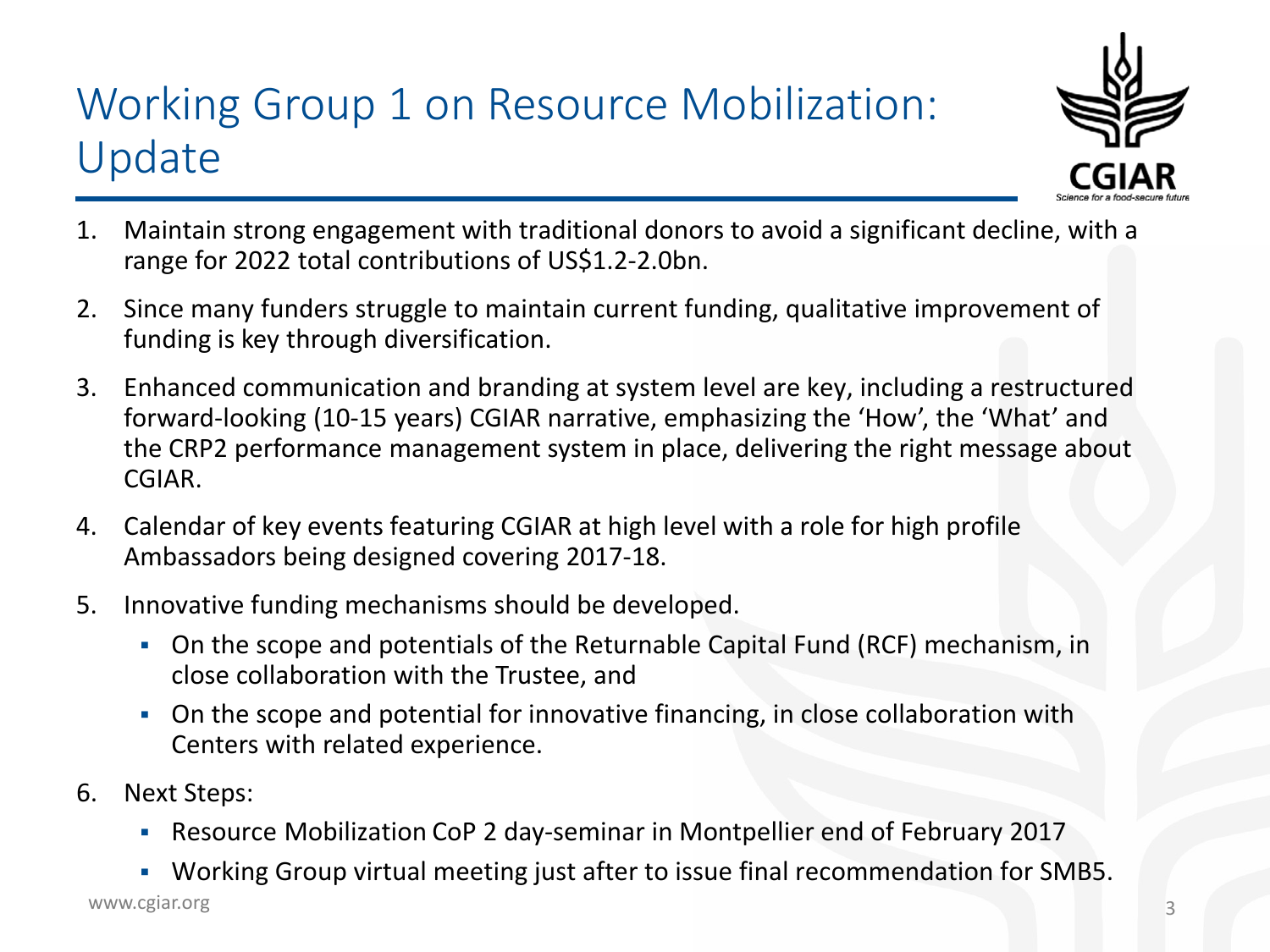

## Working Group 2 on Rules of Governance: Background

#### **Composition***:*

- *Members:* 
	- **•** Margret Thalwitz [Chair]
	- Elizabeth Bailey
	- Bruce Coulman
	- Yvonne Pinto
	- Cristian Samper
- *Additional Resources:* Maggie Gill (Chair, ISPC), Karmen Bennett (CGIAR System Organization)

#### **Purpose:**

To strengthen the Rules of Procedure of the Board and support the development of the Rules of Procedure of the General Assembly.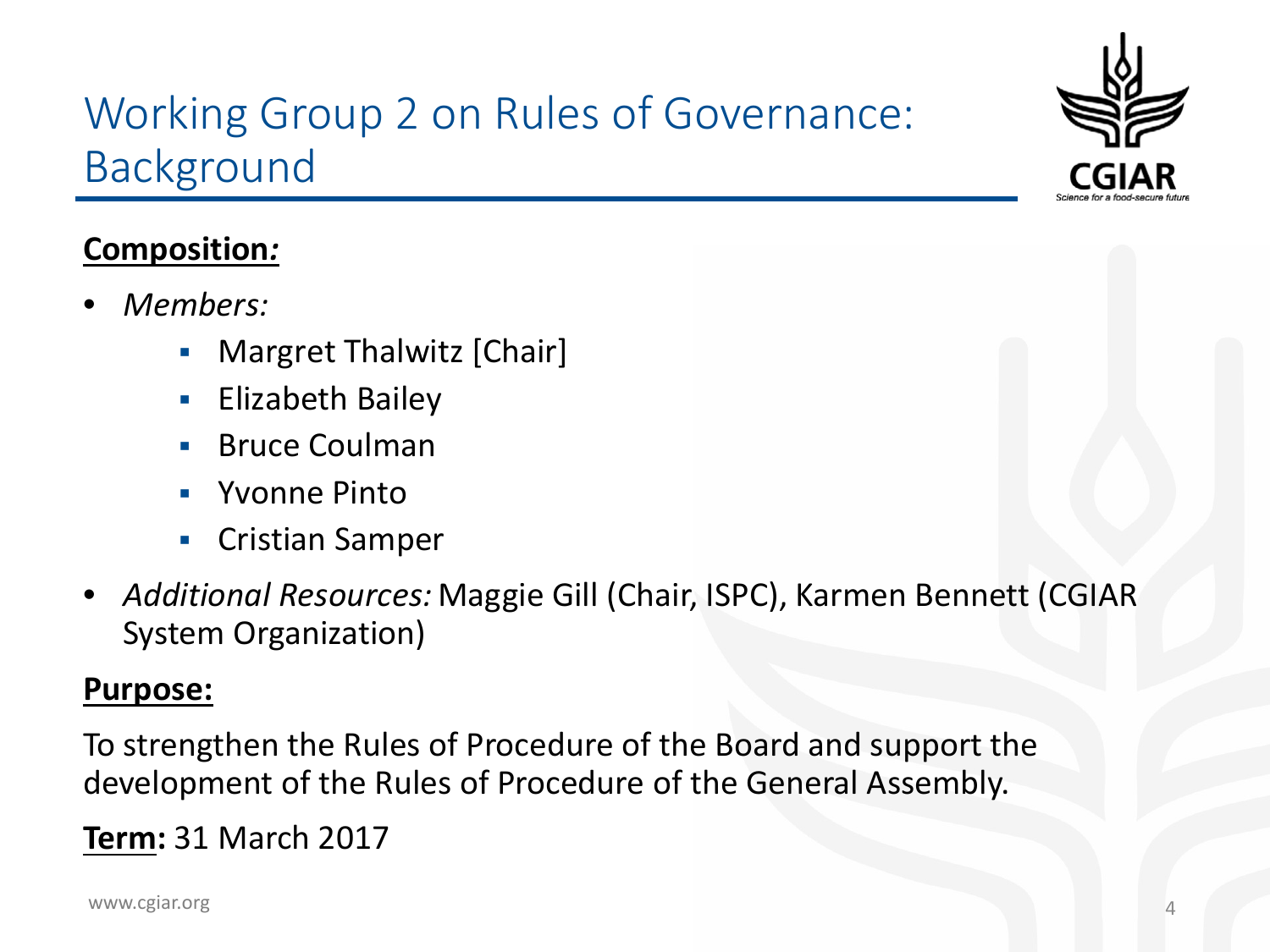## Working Group 2 on Rules of Governance: Update



1. Deliberating on and developing recommendations for addressing **Conflict of Interest**

*Note- this will be more fully presented and discussed in Agenda item 7.3 "Addressing the inherent risk of System-wide Conflict of Interestdeclaring and managing COIs transparently and effectively.*

- 2. Discussing **Rules of Procedure for the General Assembly** (required under article 5.7 of the Charter) *Note- this will be more fully presented and discussed during Session 9 on General Assembly Core Functions*
- 3. Discussing and developing recommendations around **Board Composition** *Note- this will be more fully presented and discussed during Session 9 on General Assembly Core Functions*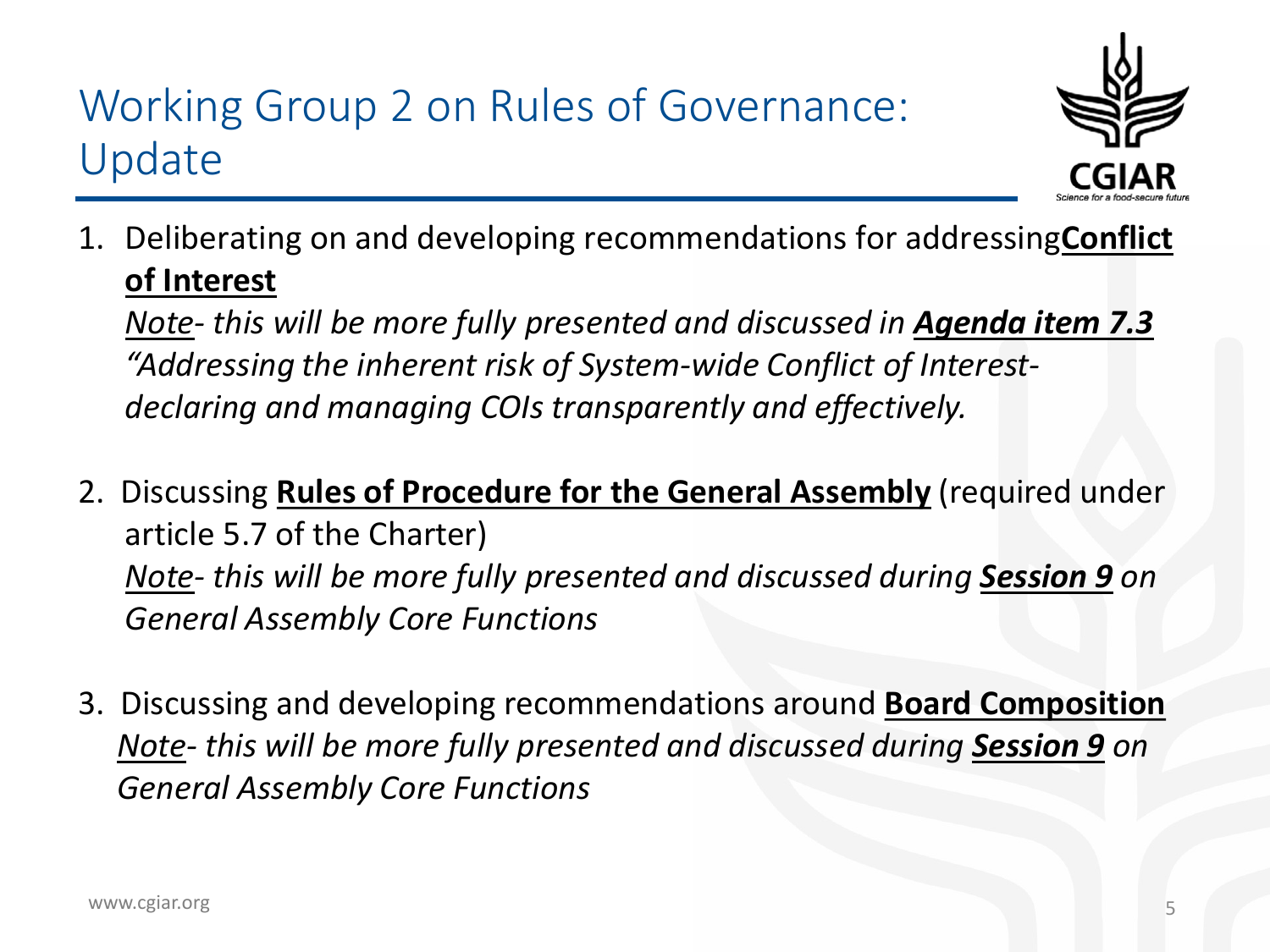Working Group 2 on Rules of Governance: Focusing specifically on conflicts of interest



- It should be recognized and considered that the differences between Centers (e.g. in types of science and degrees of dependence on W1-2) will result in differential impacts on them from the implementation of any system-wide policies or actions.
- This could be perceived as a conflict of interest when nominees from Centers are involved in discussions leading to decision-making by the SMB, which decisions, according to Article 7.8 of the Charter, should be made in good faith in the interests of the CGIAR System as a whole.
- SMB agreed in its December 2017 meeting to adopt a comprehensive declaration of interests process
- Will be implemented in advance of SMB5 (March 2017)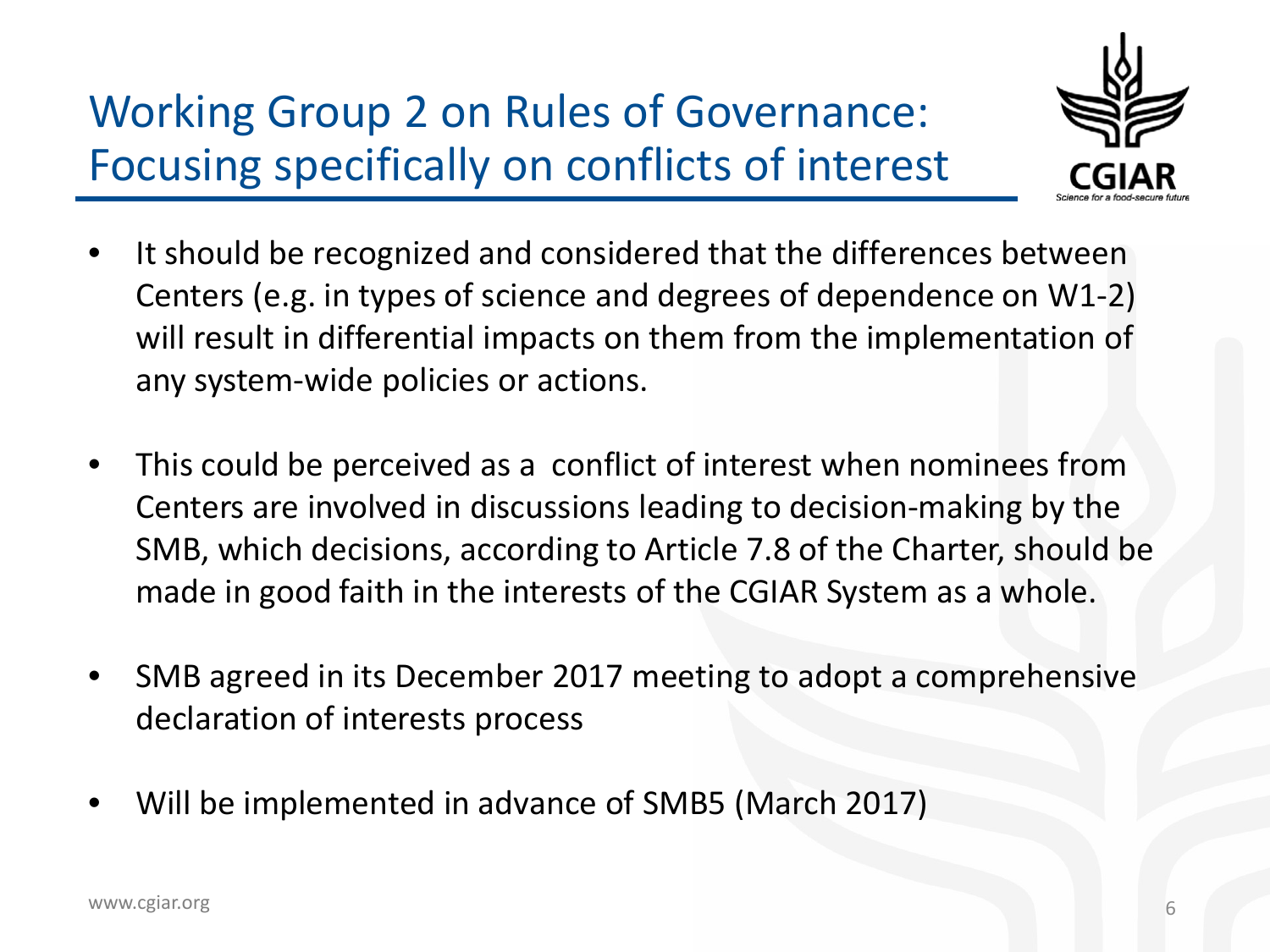

## Working Group 3 on Cost Sharing for Host Centers: Background

#### **Composition***:*

- *Members:* 
	- Gordon MacNeil [Chair]
	- Michael Gerba (delegated by Barbara wells)
	- Syon Niyogi (IWMI)
	- **Siboniso Moyo (ILRI)**
	- **Natthew Morell**
- *Additional Resources:* Albin Hubscher, CGIAR System Organization

#### **Purpose:**

To develop recommendations for shared corporate services and other means of improving financial efficiency where multiple Centers operate under the umbrella of a Center with a host country agreement or where multiple Centers operate with individual hosting agreements with a host country.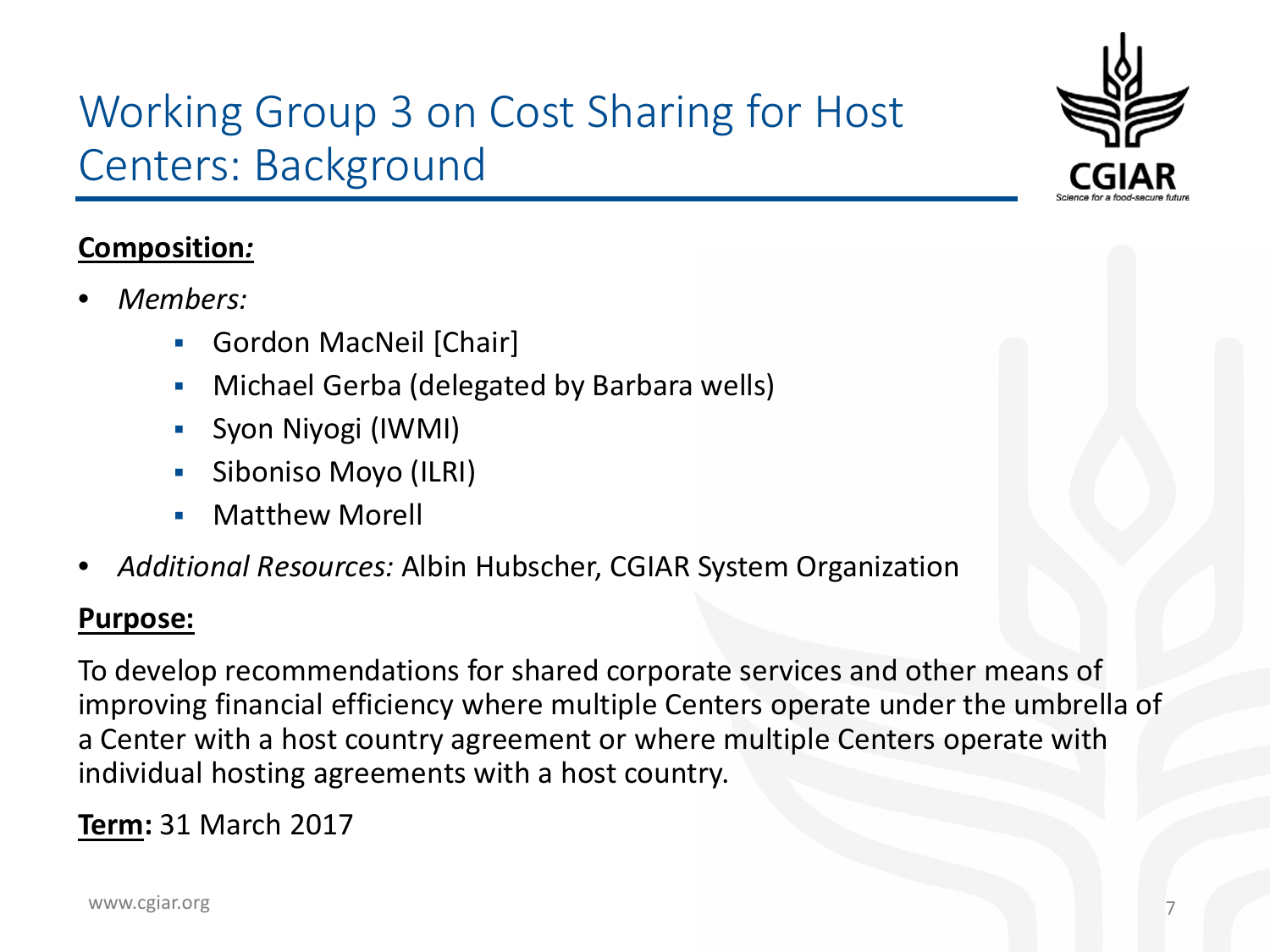## Working Group 3 on Cost Sharing for Host Centers: Update



- **1. Defining the 'issue**' *and* **Developing a draft set of Provisional Principles** for **CGIAR Centers to possibly agree to abide by and apply in their hosting arrangements:**
	- i. The driver for budgeting of hosted staff will be a **full-cost recovery approach**, not a profit center approach.
	- ii. All charges should be linked to **actual costs and services**. Blanket overheads or fixed fees should be avoided, with a possible exception being the charging of a general and modest "governance fee" where necessary.
	- iii. Costs charged should be **reasonable**, allowable and allocable. The costs calculated should represent a fair share of costs and **value for money**.
	- iv. Hosting costs must not result in the **same item being charged twice** once at the home center and once at the host center.
	- v. While hosting arrangements and costs may differ greatly from one country or one Center to another, these **should not differ greatly between Centers operating in the same country context**.
	- vi. Hosting arrangements should be robust and fair enough to cover the wide range of hosting scenarios. It should be **clear what services are provided in each scenario**.
- **2. Planning engagement with the Centers to further understand various 'hosting scenarios' and challenges**, strengthen the principles and explore whether principles alone will help achieve fair implementation of hosting practices, or if a Policy may be needed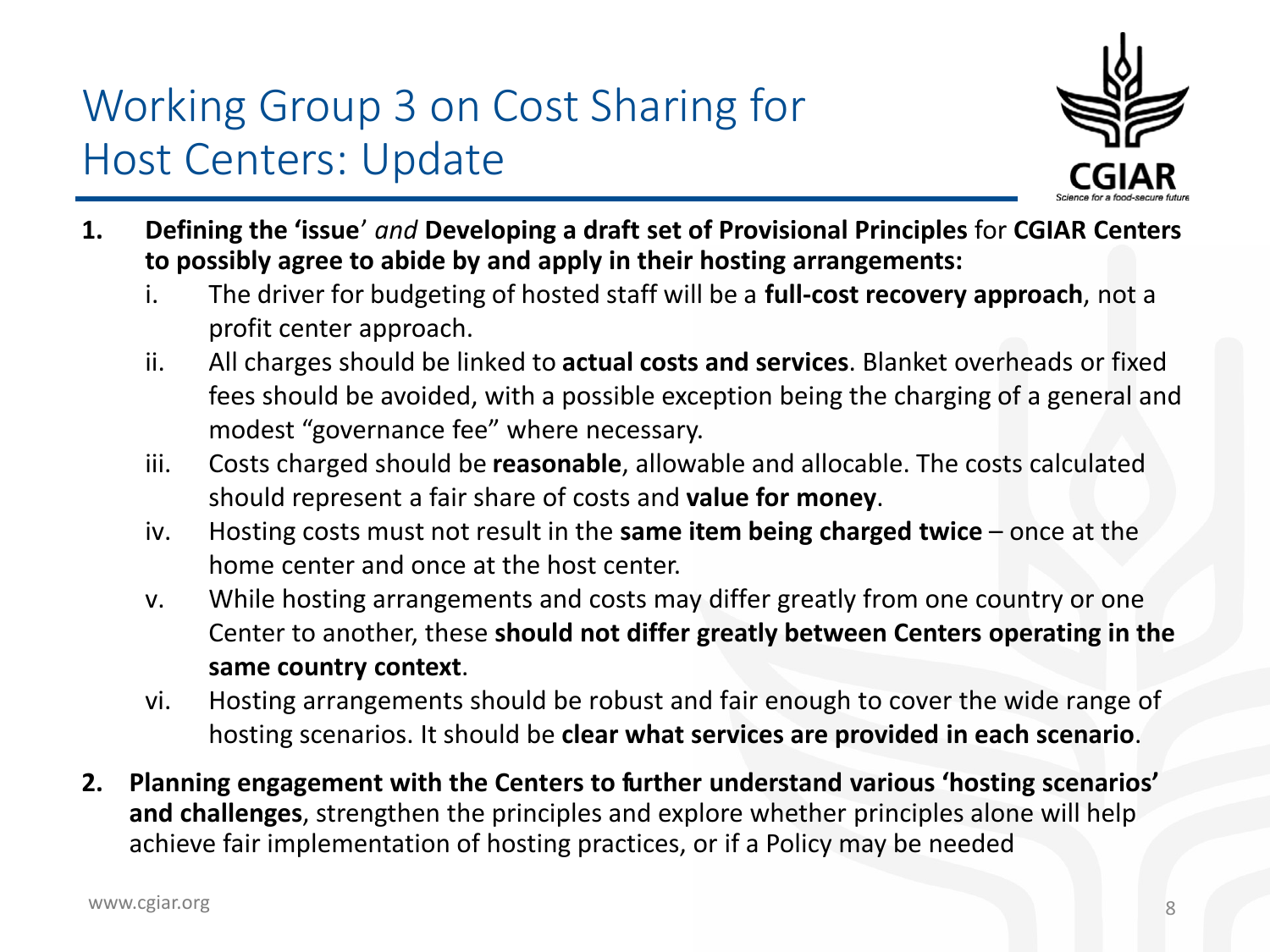

## Working Group 4 on Funding System Actions and Entities - Background

#### **Composition***:*

- *Members:* 
	- Elwyn Grainger-Jones, Executive Director [Chair]
	- Jimmy Smith,
	- **Eugene Terry,**
	- **Barbara Wells,**
	- Tony Simons
	- Matthew Morell.
- *Additional Resources:* Gordon MacNeil and two members of the System Council, Eric Witte (USAID), Samy Gaiji (FAO), attend meetings and act as a 'sounding board', but are not formal members.

**Purpose:** to identify entities to be supported by system-level investments, identify the administrative costs of the CGIAR System and a fair mechanism for funding these costs.

**Term:** Ongoing need for adhoc group to be reviewed at SMB5 (March 2017), as topics may now naturally fall within approved mandate of Audit and Risk Committee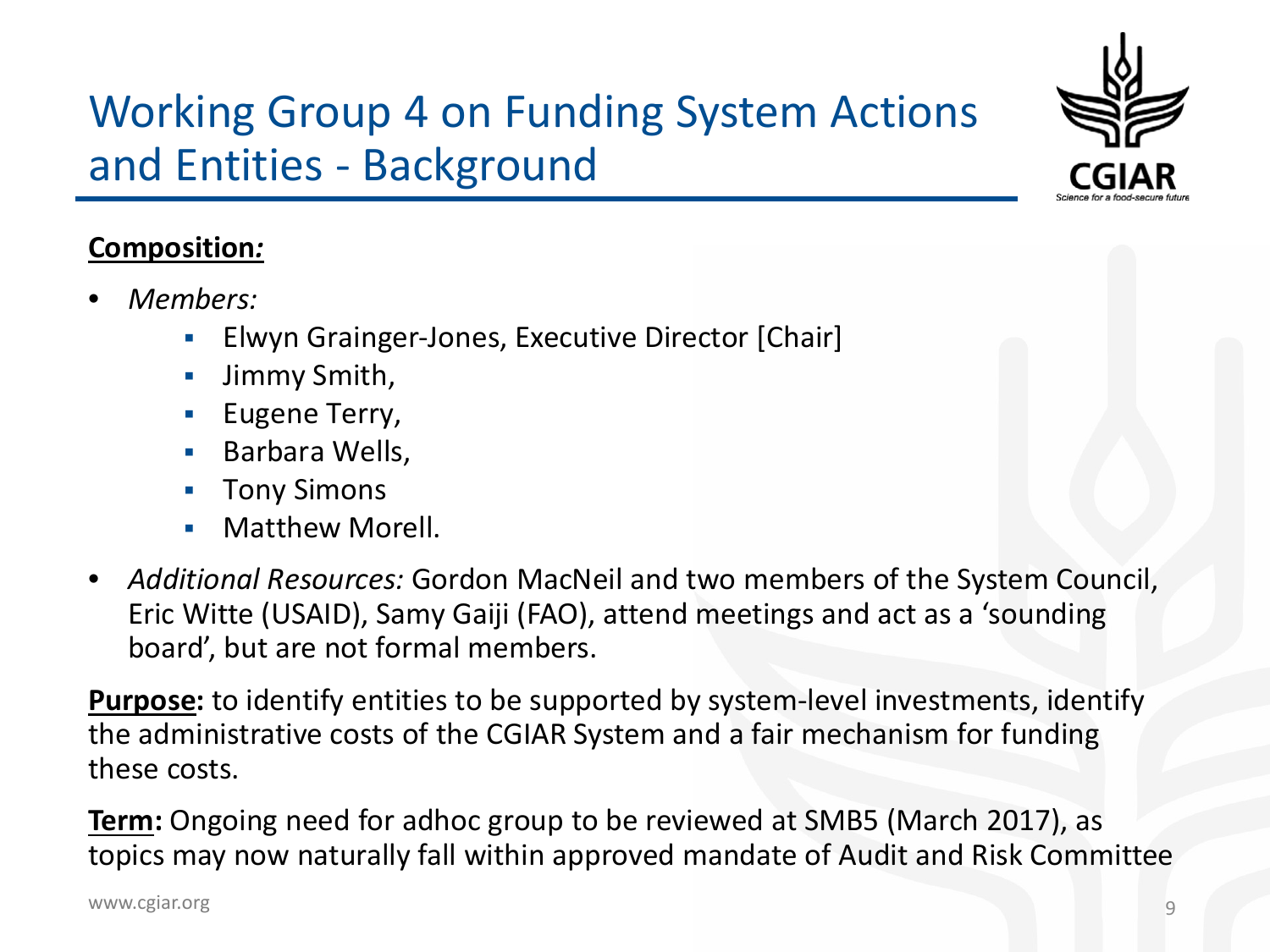# Working Group 4 System Entities – Tracking System costs



- 1. CGIAR Trust Fund or, more specifically, costs associated with the Trustee;
- 2. Independent Evaluation Arrangement (IEA);
- 3. Independent Science and Partnership Council (ISPC);
- 4. System Council;
- 5. System Management Board;
- 6. System Management Office;
- 7. General Assembly of Centers;
- 8. Internal Audit Function; and
- 9. Partnership Forum.

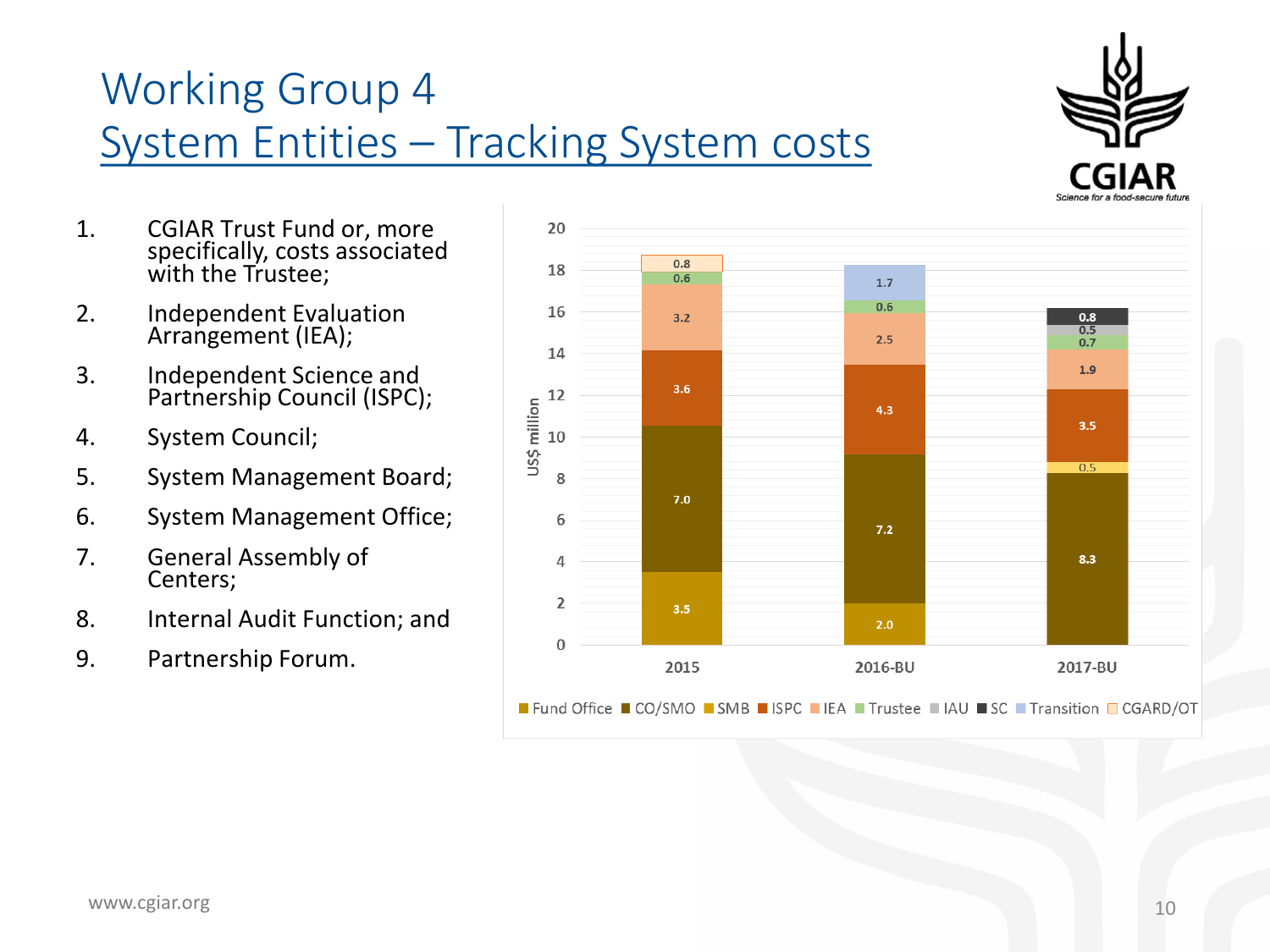Working Group 4 – System Costs How are these costs covered?



### **CSP**

- Now set at 2% on all bilateral projects
- Linked to the CGIAR research portfolio
- Or to all CGIAR research

#### **Some notes from the Working Group's Sept 2016 Mexico meeting**

- Actual system cost varies annually but CSP will be reviewed every 3 years or so
- Any annual residual of CSP will accumulated for special purpose use
- Holding down system cost is key  $-$  but the SMB has no formal jurisdiction over the costs of the ISPC, IEA, Trustee, System Council
- Still to be determined what is the scope of the Internal Audit Function agreed between the SC and SMB – and that will influence costs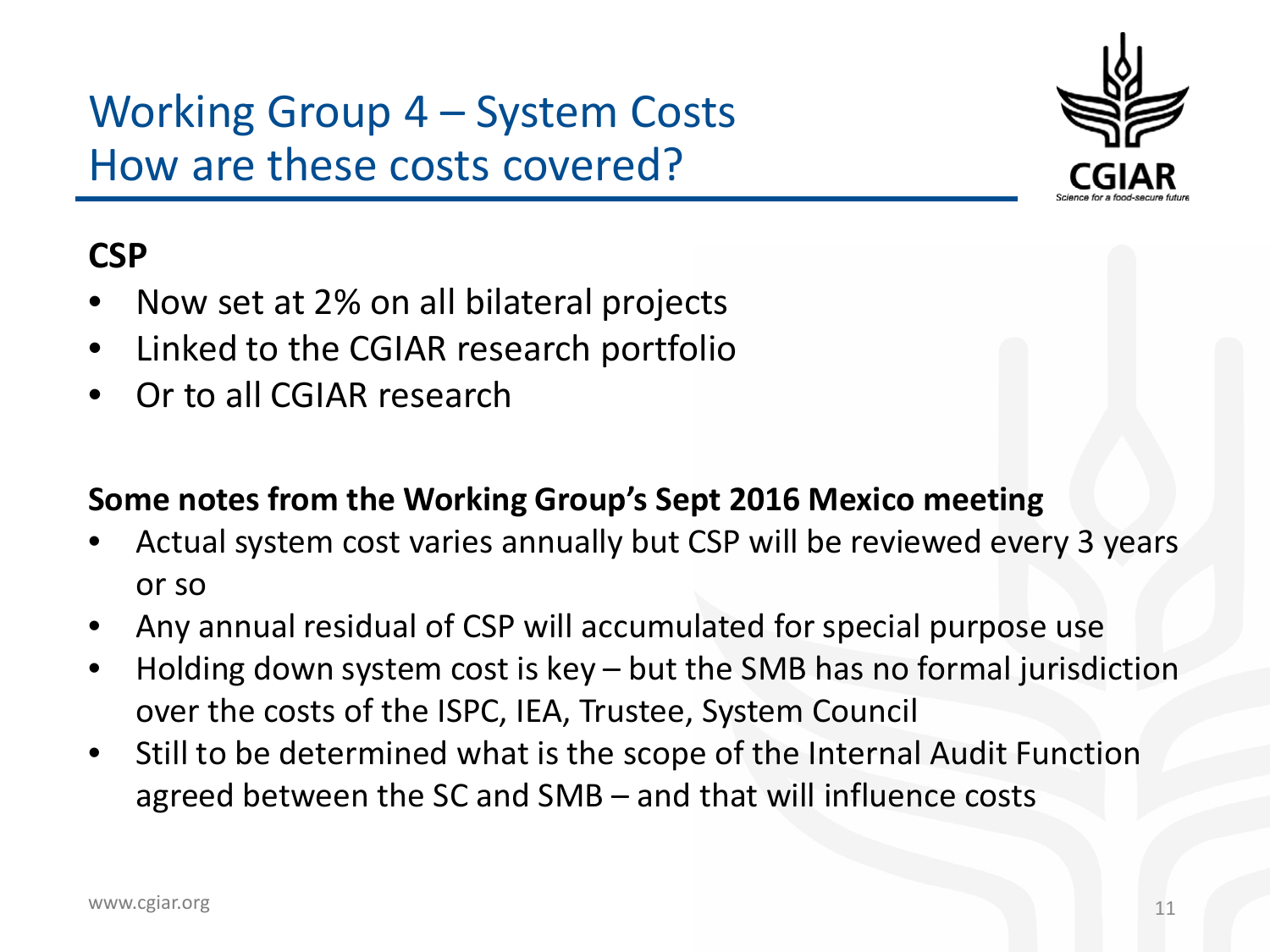



#### *Work to date:*

- As an early outcome of deliberations that started immediately after formation, the working group supported the development of the Board's final budget proposal to the System Council for System-level costs for 2017 in the amount of \$16.24m, for financing 8 of the total identified 9 CGIAR System actions and entities. This was discussed by the Board at its 3rd meeting on 1 November 2016.
- That material was submitted, and approved by the System Council at its  $3<sup>d</sup>$ meeting on 23 November 2016 (meeting document SC3-04).
- At the time of approving the budget proposal, and the continued use of the cost sharing percentage ("CSP") mechanism for the payment of these System-level costs, the System Council emphasized its requirement that the CSP apply to all bilateral projects, as a means of taking away the "free riding" principle that many Window 1-2 Funders feel exists if there is not a concerted effort to ensure that the CSP applies right throughout the grants that are signed.

*Next steps:* The System Management Board will consider the ongoing need for the group at SMB4 (March 2017), or whether the role now moves to the SMB Audit and Risk Committee.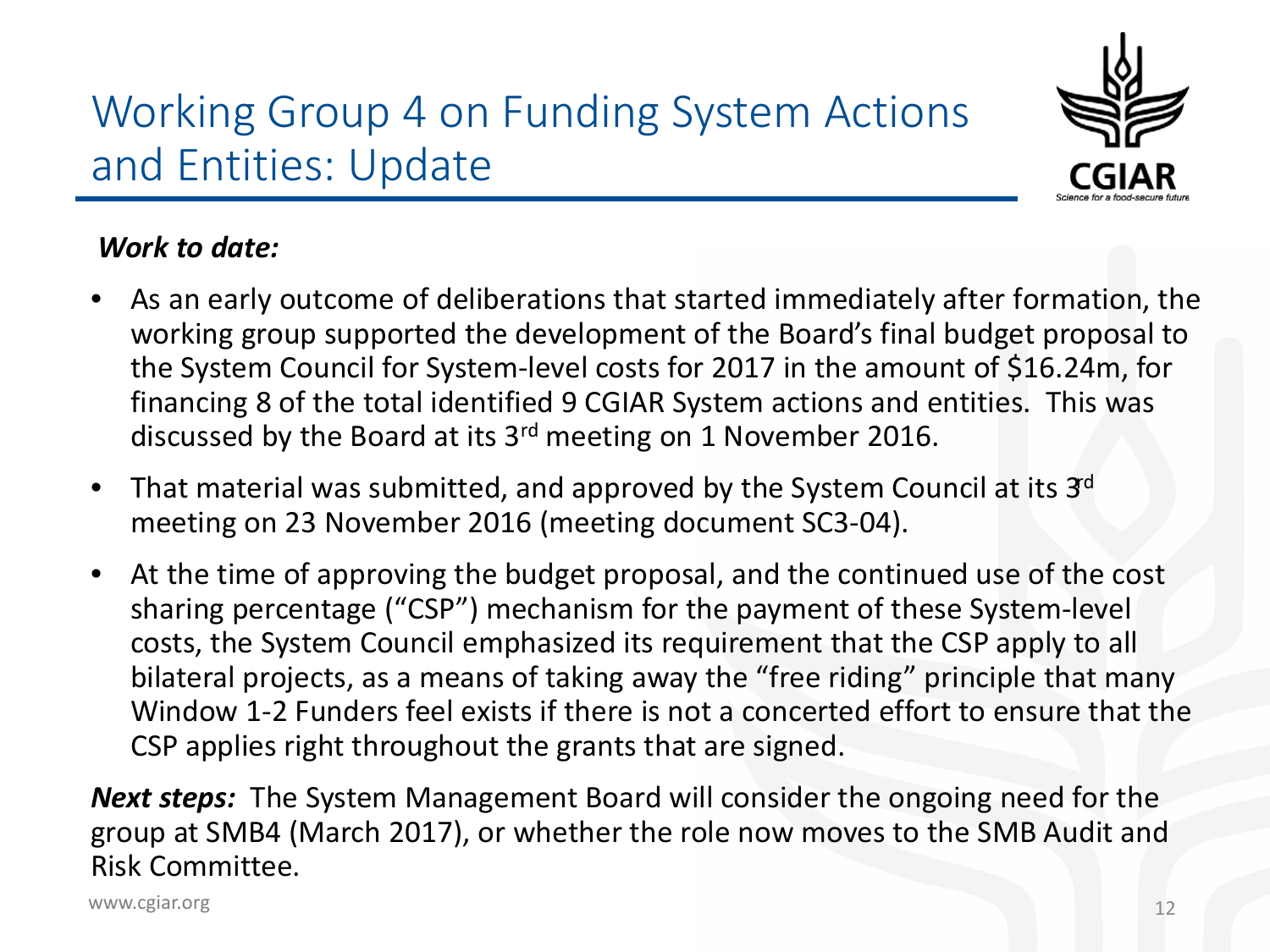### Working Group 5 on Site/Country Integration: Background

#### **Composition***:*

- *Members:* 
	- Matthew Morell [Chair]
	- **Barbara Wells**
	- **Tony Simons**
	- David Bergvinson
	- Ylva Hillbur
- *Additional Resources:* Siboniso Moyo (ILRI) and Tom Randolph (Livestock)

#### **Purpose:**

To develop a proposal for improving implementation of Site Integration as an important early element of the CGIAR Portfolio for 2017 – 2022

**Proposed output/deliverable:** A set of recommendations around 7 topic areas.

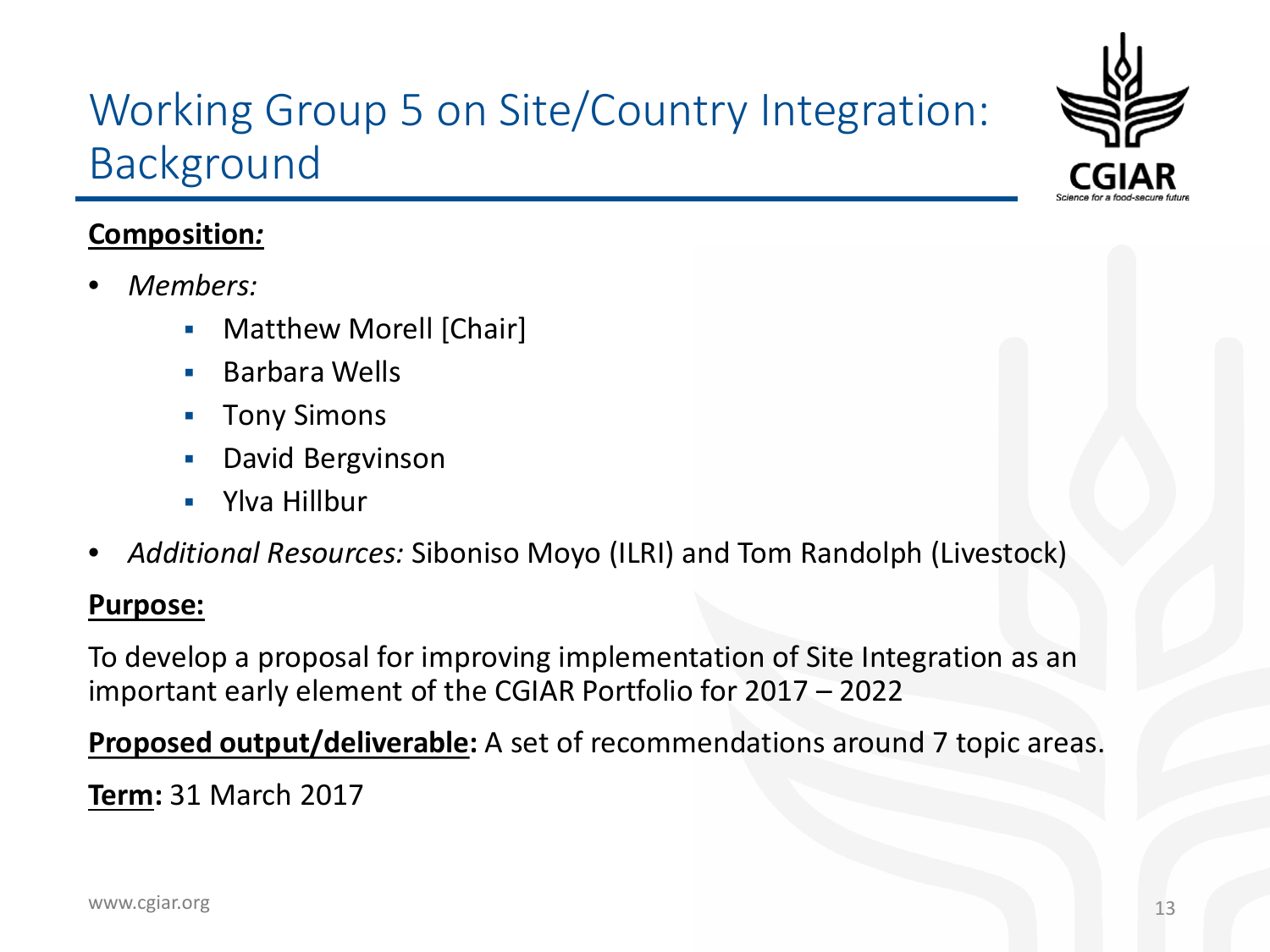## Working Group 5 on Site/Country Integration: Update



- **Site Integration -> "CGIAR Country Collaboration" (CCC)**
- **Primary focus is on programmatic alignment and synergies** 
	- not driving resource-use efficiency (Centers issue)
	- no "gatekeeping" role of CCC with Government or donors
- **Stronger programmatic alignment to enhance CGIAR engagement**
	- between the CGIAR and the country
	- with donors and other stakeholders
	- **internally**
- **Potential Nature of CCC activities**
	- Annual over-view meeting for country, stakeholders and CGIAR
	- Formation of active teams with proscribed activity areas eg baseline data collection and M&E
	- Active mobilization of integrating investments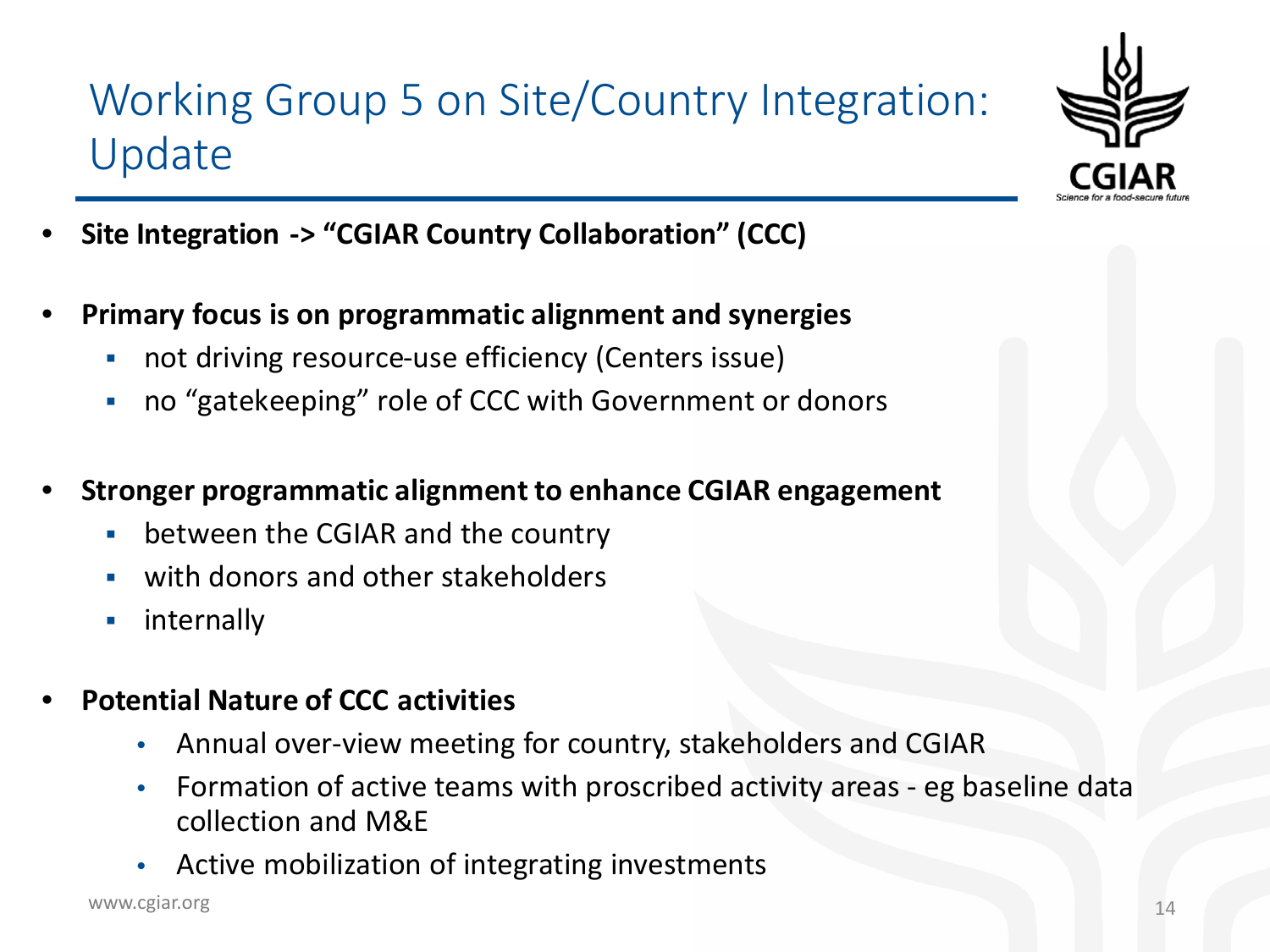Working Group 5 on Site/CGIAR Country Integration: Update (2)



- **CCC process and investment decisions in each country** 
	- should be "bottom up" rather than "top down"
	- move past selection of lists and "+" and "++" ratings
	- decisions made with countries, among CGIAR partners, not centrally.
- **Centers and CRPs have roles in CCC.** 
	- Where no existing CCC process, DGs of active Centers need to agree path.
- **Need to re-survey Centers and CRPs on the current status of CCC**
	- survey criteria under development
- **A range of issues still being addressed**
	- Funding issues
	- Roles and responsibilities of individuals
	- Role of the Site Integration Task Force
- **Report to be provided for SMB consideration by early March**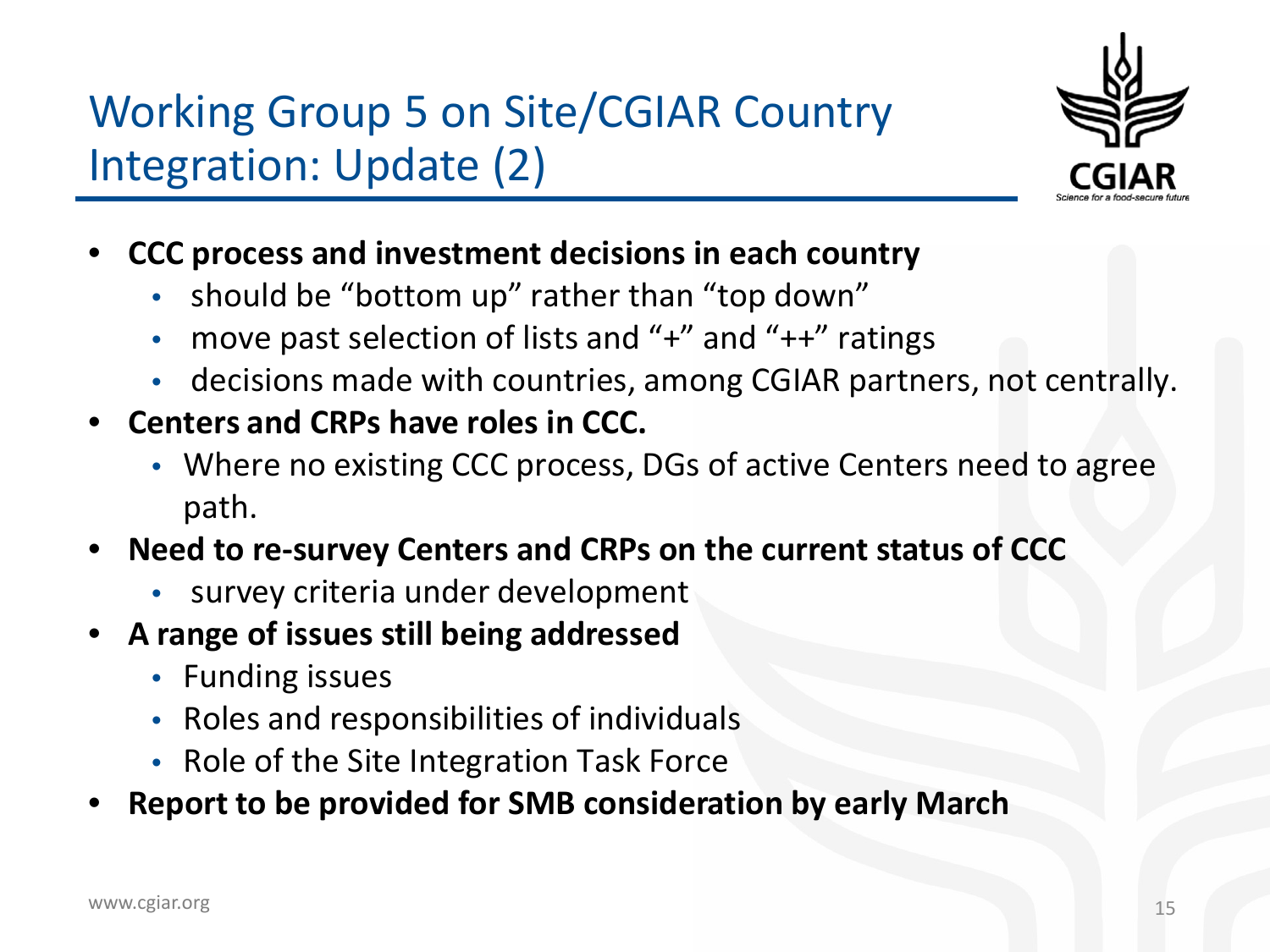Working Group 6: CGIAR's positioning and engagement on Genetic Resources: Background



- **Key question:** How CGIAR and particularly its 11 'Article 15' Centers engage on the global stage with respect to genetic resources policy – was identified by the SMB at its inaugural meeting as a key area for focus
- **At inaugural SMB meeting – Paris July 2016 - SMB thus identified a possible 'adhoc' working group with the purpose:** *To work with Centers on identifying appropriate system-wide engagement modalities in regard to the Global Crop Diversity trust ('GCDT'); International frameworks; and improved policy coordination on germplasm issues.*
- **Also identified a possible working group initiator/lead**: Ann Tutwiler
- However, agreed to hold off on formally constituting the working group until the Board could come back to the various issues at its December 2016 (SMB4) meeting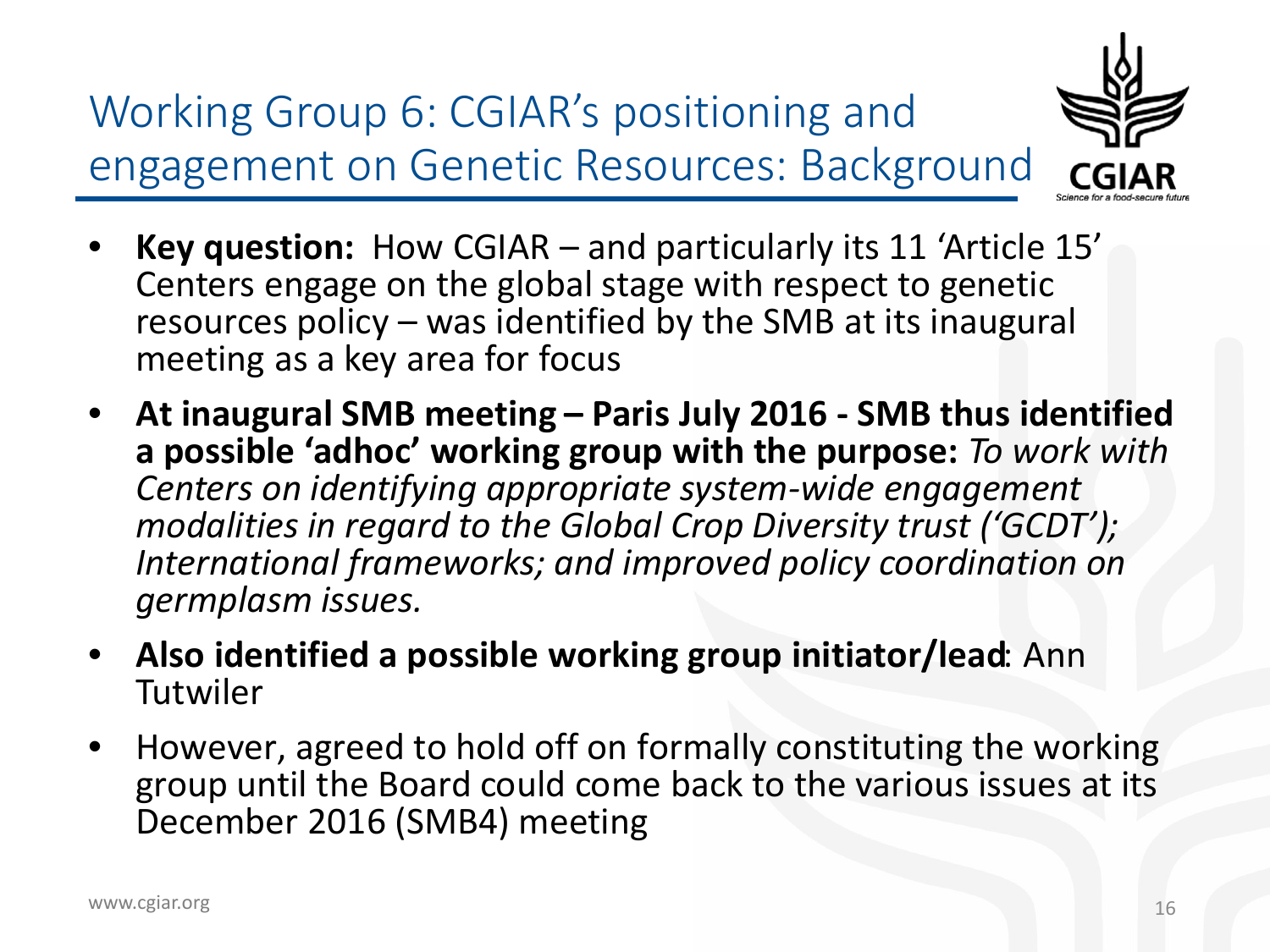Working Group 6: CGIAR's positioning and engagement on Genetic Resources: Update



- **At SMB4 – Board supported the proposal that Ann Tutwiler and Martin Kropff would prepare a communique to the 11 'Article 15 Centers', with the view to seeking views on the key issues arising**
- **20 January 2016: communique and 'voting sheet' issued to all Article 15 Centers**
- **Sought Center preferences on topics that include:**
	- CGIAR's representation on Crop Trust Executive Board
	- To whom should the Crop Trust report to?
	- Who should serve on the Advisory Committee of the Genebanks Platform
	- To whom the Policy Module in the Platform should report
	- Who is to approve genetic resources policy positions?
- **Collated views shared during General Assembly if available**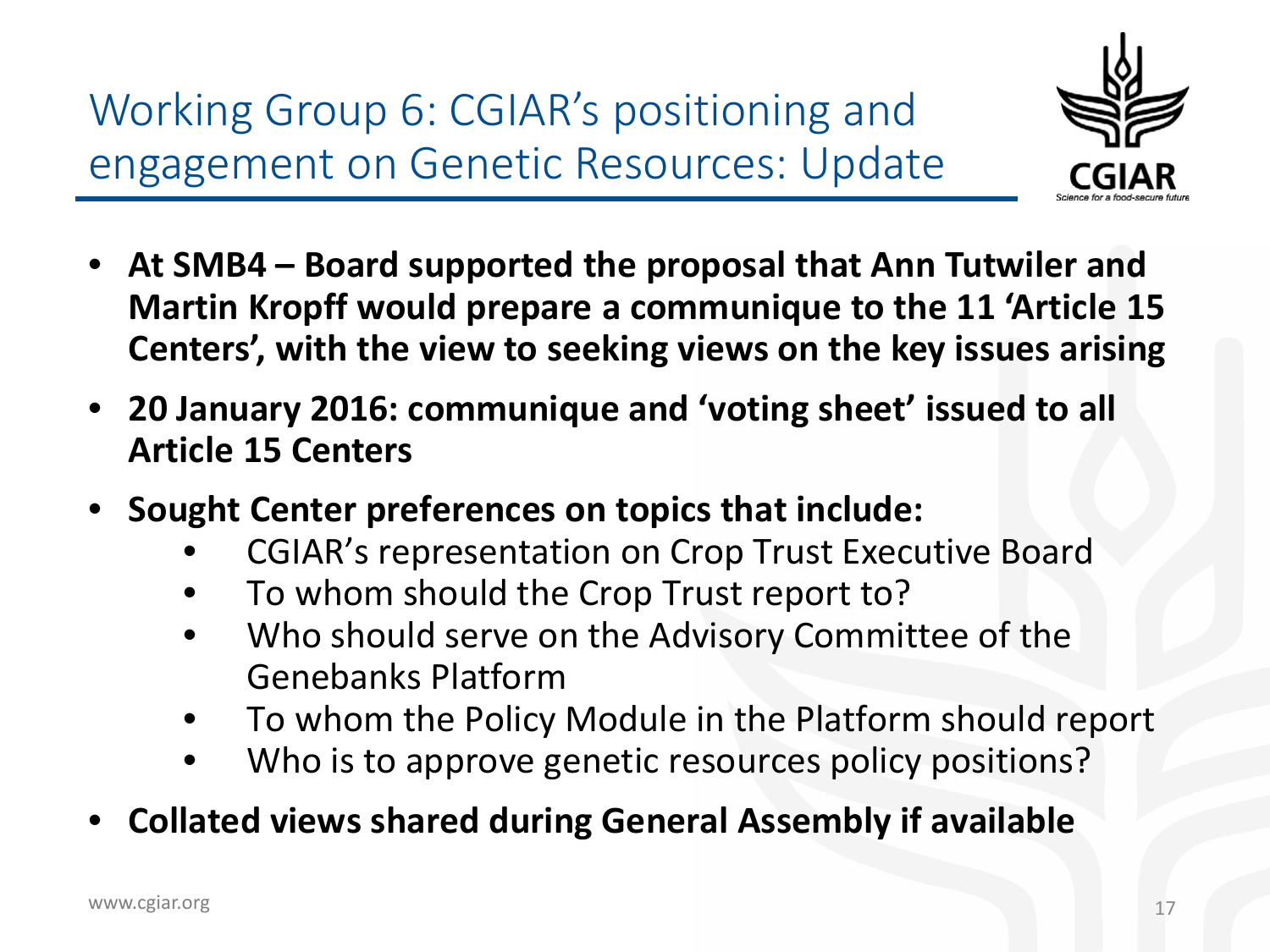## Working Group 7 on former GLDC proposal: Background



### **Composition***:*

- *Members:* Eugene Terry [Chair]; Catherine Bertini (SMB independent member); Elwyn Grainger-Jones (SMB non-voting and Executive Director)
- *Additional Resources:* Peter Gardiner (CGIAR System Organization)

**Purpose:** To prepare for Board review and submission to the System Council, a proposed process ("Process") for the development and structure of a future proposal or proposals for the commodities, geographies and communities in the former GLDC proposal, not necessarily proceeding with the consultations that were in 'Option 1' of the Board's letter to the System Council Chair dated 21 September 2016.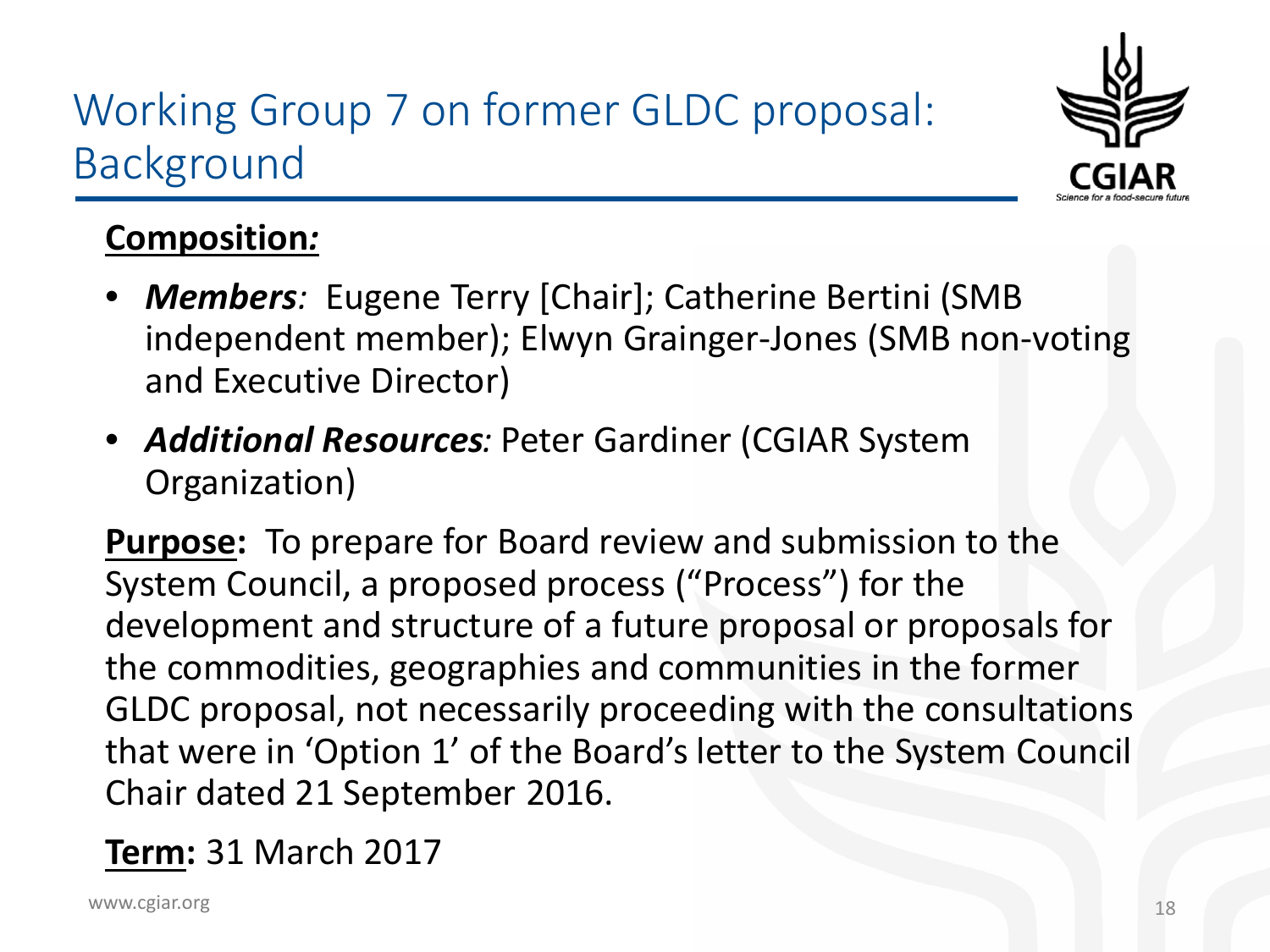### Working Group 7 on former GLDC proposal: Update



- **Focus**: How the CGIAR System (SC, SMB, Centers etc) can come to clarity on the most appropriate way (or ways) that the critical research questions can be incorporated into the '2017-2022 CGIAR Portfolio', for funding from start of 2018
- **Status**: **SMB has endorsed the appointment of an expert group and a timetable to explore the key questions**, with the following two-phase process: (i) Review and alignment of a call for proposal or proposals; and (ii) Proposal design(s) and review
- **Peter Matlon has accepted to serve as Chair of expert group**
- **Timetable envisages 'check in' with System Council on 30 March**  in advance of a formal call for proposal(s) to ensure SC confidence that areas highlighted during SC Sept 2016 meeting are addressed
- **USAID leading concurrent 'friends of GLDC' process:** to ensure 2017 support of critical breeding programs